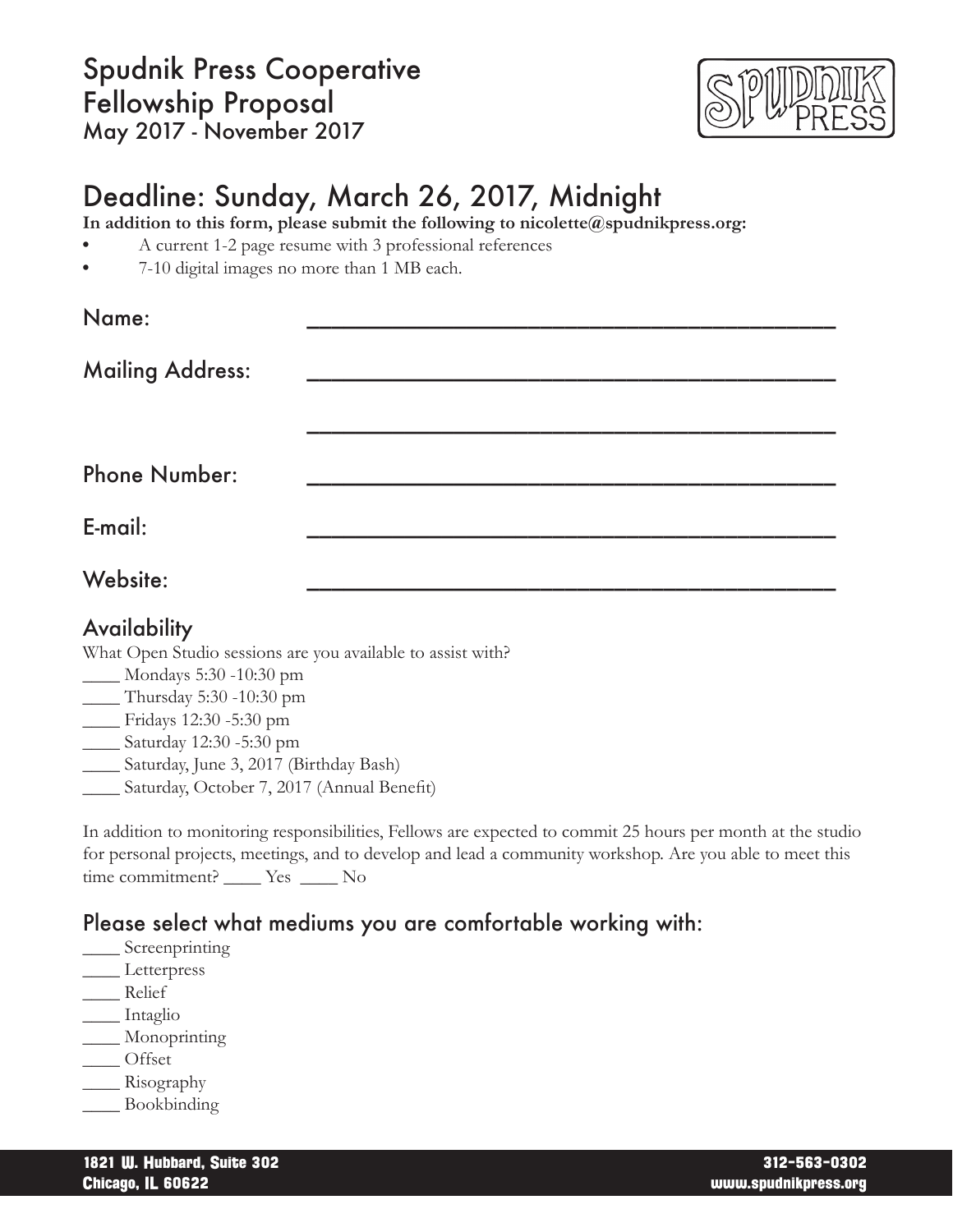## Spudnik Press Cooperative Studio Fellow Proposal – May 2017 - Nov 2017



#### Project Statement:

Please outline & expound upon the project you are hoping to work on during the course of this Fellowship (250 words max)

How do you see the Fellowship and the resources at Spudnik Press contributing to this project?